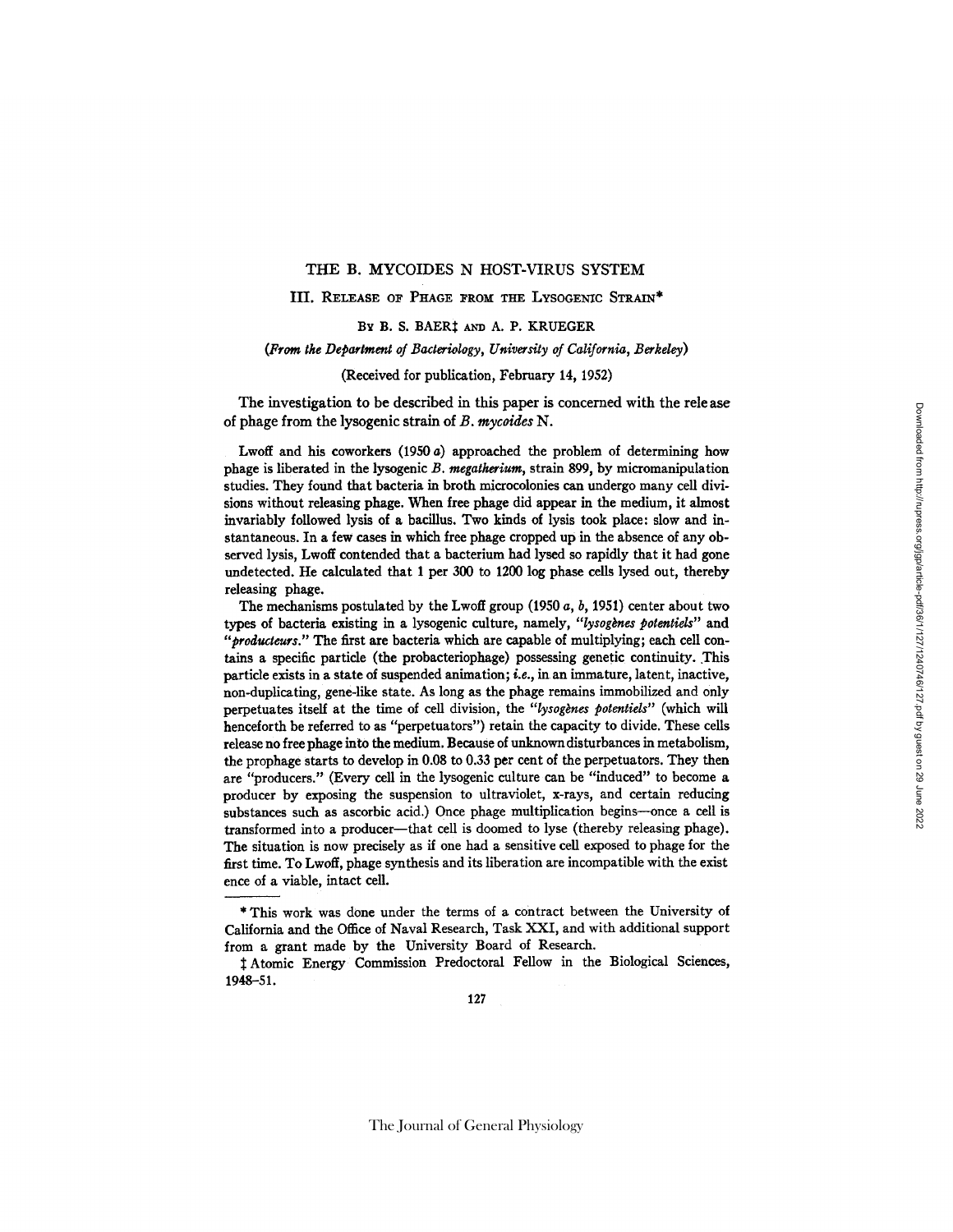Lwoff's theories on the release of phage in a lysogenic culture find support in the work of Welshimer (1951) on the same strain of *B. megatherium* and of Bertani (1951) on a lysogenic *E. coli.* Welshimer determined the phage output and colony count of germinates of a highly diluted suspension of spores distributed to a number of tubes so that 40 to 88 cells were present in each tube. After 2.5 hours' incubation at 30°C., only a few tubes showed plaques in excess of the number of cells present. He concluded that but a few bacilli in any given suspension were liberating phage.

Bertani (1951) employed essentially the same technique with a log phase suspension of the *Li* strain of *E. coli.* He used more highly diluted samples than Welshimer. His data, confirming the observations of Lwoff, indicate that a constant proportion of *E. coli* ceils (about 1 in 10,000) liberate phage at each generation.

#### EXPERIMENTAL RESULTS

By the centrifuged-sediment capillary tube method (Krueger, 1930), it was shown that the growth rate in broth of the indicator strain of *B. mycoides N*  was considerably faster than that of the lysogenic strain during a 23 hour interval of observation (Baer and Krueger, 1952). For periods of time up to 4 hours --occasionally longer--a difference in growth rates between the two strains could also be shown turbidometrically. The important feature in obtaining a culture suitable for Klett readings was to *"homogenize"* a 16 to 24 hour old broth culture of the lysogenic strain in a Waring blendor to break up the large clumps in which the cells grew. This gave a well dispersed suspension whose density could be estimated photometrically. The suspension was then diluted with broth or centrifuged and resuspended in broth, giving a culture in the lag phase of the growth curve. At this time the suspension was uniform and remained so for an hour or two-sometimes even for 4 hours--before gradually aggregating into small clumps, and later into larger and larger clumps. As long as the cells stayed evenly scattered after blending, the Klett readings were a reliable estimate of bacterial numbers. Even when the cells started grouping into small clusters which stayed more or less evenly distributed throughout the medium, the expected magnitude of experimental error probably was not more than 10 per cent. As time went on (after 4 hours), larger cell aggregates formed and sank rapidly to the bottom of the Klett tube; accordingly turbidometric readings were abandoned.

Uniform results were not obtained. Probably one reason is that the culture tended to clump more on some days than on others. Moreover, the "growth rate" itself *(i.e., the number of "producers"* present in the population) probably varied from day to day as a consequence of shifts in bacterial metabolism due to uncontrolled variations in the external environment tending to shift the host-virus equilibrium.

Lwoff and his coworkers (1950  $b$ ) have also experienced difficulty in getting reproducible density readings with the lysogenic strain 899 of *B. megatherium*  toward the end of the phase of negative growth acceleration. Often they ob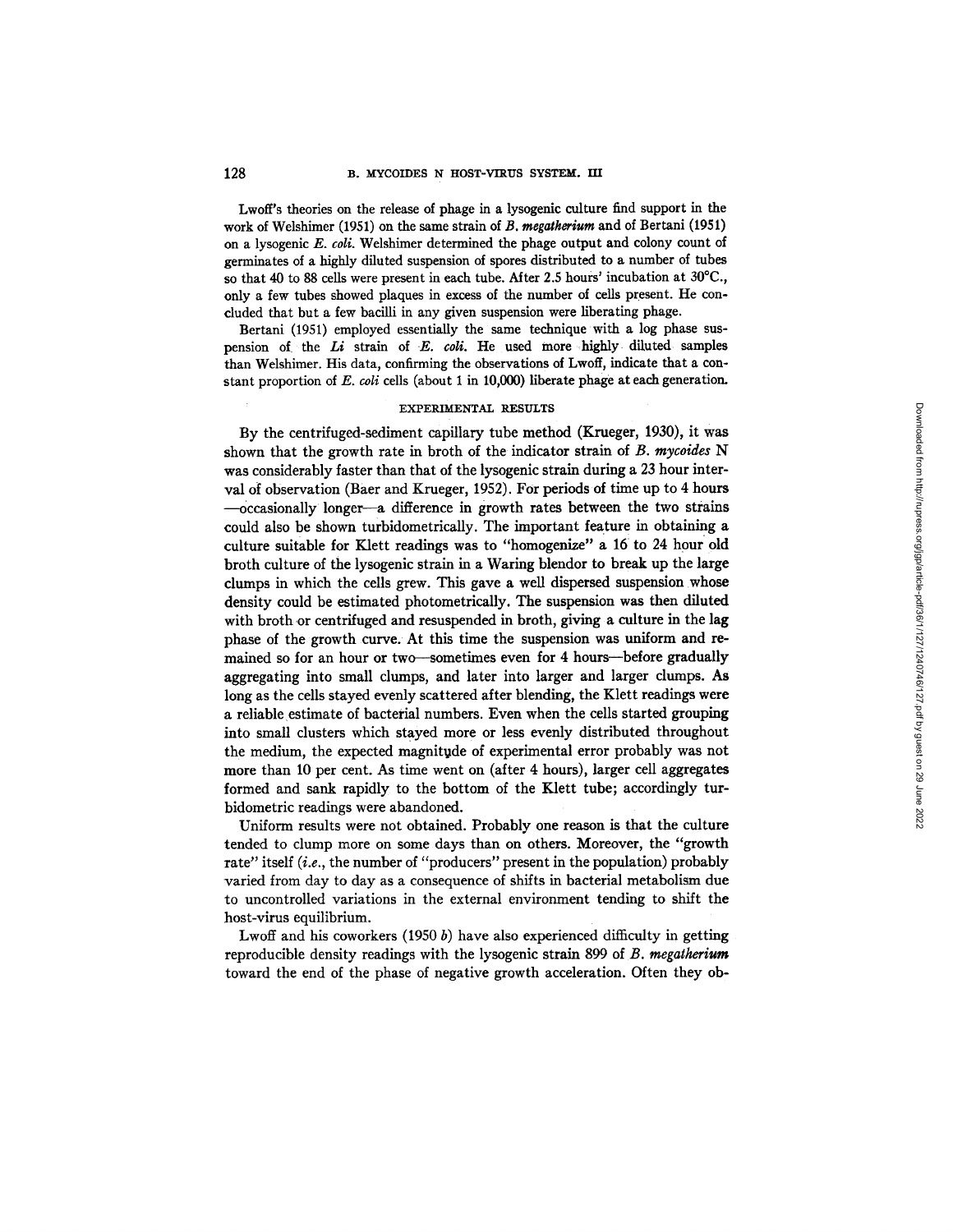served a drop in density of the suspension, accompanied by a release of phage. At other times, there was no diminution in turbidity, but a great deal of phage was liberated. This has greatly troubled Lwoff  $(1950 b)$  who has steadfastly insisted that cell lysis must precede escape of phage into the medium. He suggested that phage is released from cells during the process of diluting in order to plate for plaque count--not in the undiluted suspension. Experiments disproving this concept are reported recently by Price (1952) for *Staphylococcus muscae* and by Northrop (1952) for *B. megatherium*. He also contended that the work of Price (1948), in which he showed that the maximum virus titer in a sensitive, phage-infected *Staphylococcus muscae* suspension was reached about 20 minutes before lysis, can also be explained in this way.

Despite the error introduced as a result of progressive clumping with time, the turbidity of the lysogenic suspension either remained approximately constant or went down in eight out of nine experiments during the first 4 to 8 hours after resuspension in fresh broth, whereas the density of the indicator suspension increased considerably after a 0.5 to 1.0 hour lag period. In those trials in which the Klett reading is essentially unchanged for 4 hours or longer, one may postulate that the lysogenic cells require a longer period of adjustment to fresh broth than indicator cells before beginning to multiply, but is equally reasonable to suppose that-instead of a static initial stationary phasethere actually exists a dynamic equilibrium in which growth of the "perpetuators" more or less balances lysis of the "producers."

In two experiments, well washed suspensions were assayed for their phage titer at intervals (in one experiment every 0.5 hour, in another every 0.1 hour) for 4 and 3 hours respectively. In the first experiment, the preparation on which photometric determinations were made was plated for plaque count; in the second experiment, assays of phage content were conducted on a  $10^{-6}$  dilution of a suspension giving visible turbidity. In both runs, there was a fairly steady, continuous release of phage over the entire interval during which plating occurred. In the first experiment, a 70-fold increase in phage, in the second, an eight-fold increase in phage was recorded. The Klett readings at the end of each run were the same as at the beginning. While the regular increases in free phage might have been caused by constant, random lysis of cells in the culture, one could not rule out the possibility that phage was being "secreted" into the medium from all the cells--cells which possessed an abnormally long lag phase ..................

The following experiment appears to eiminate the "secretion" hypothesis. A. well washed suspension of lysogenic organisms was diluted with broth and distributed to 50 small tubes in 1.5 ml. aliquots. A 0.1 ml. sample from each tube was directly mixed with indicator bacteria and hot agar and plated for plaque count before and after a 2.0 hour incubation period at 30°C. The average number of filaments in each tube (Table I) was 39; approximately twice that number of cells were present; (microscopically the suspension consisted of single cells and diplobacilli). The total initial concentration of filaments in the 50 tubes ranged from less than 14 to 98. At the end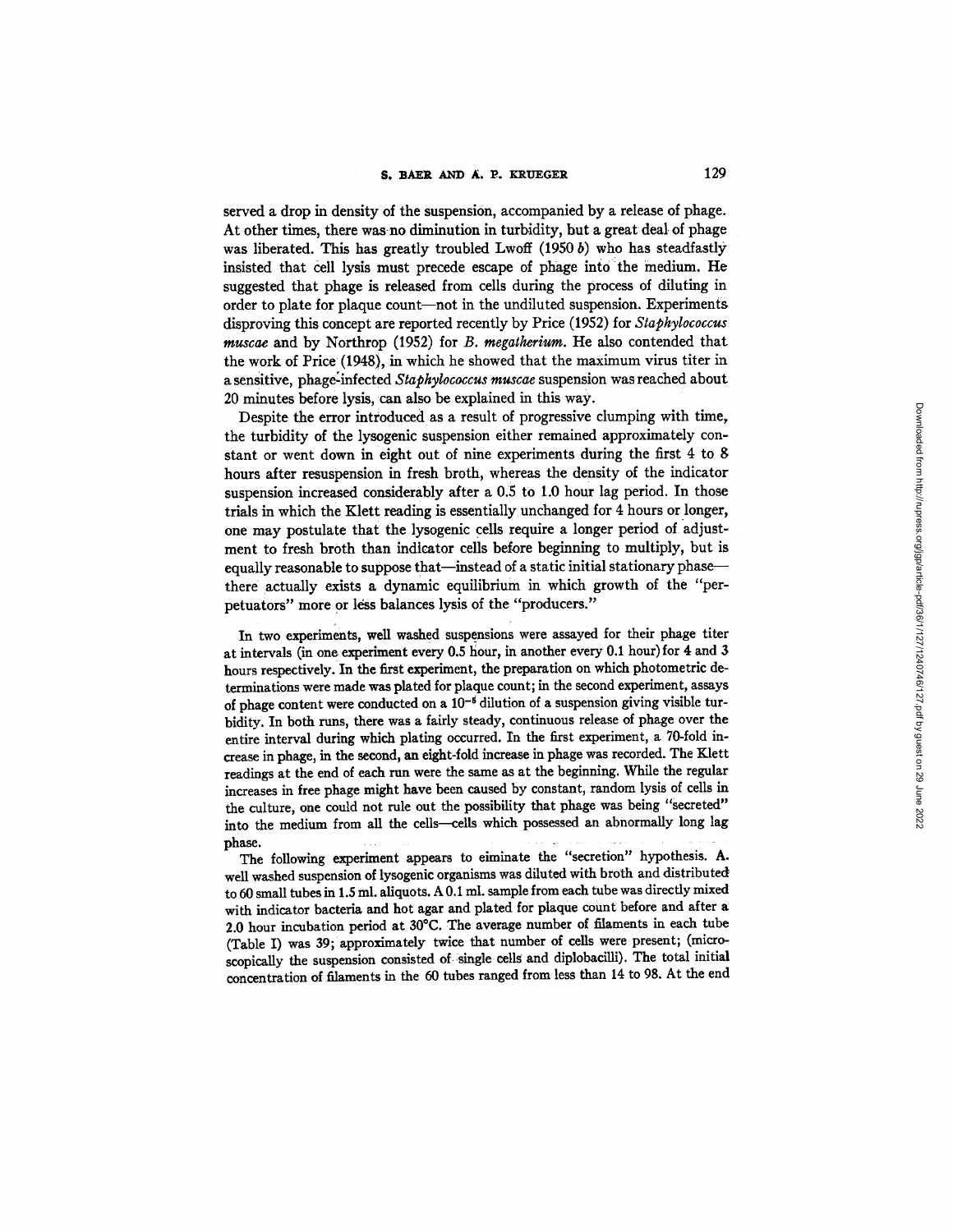| Plaque count per 0.1 ml.*<br>(1.4 ml. is the entire volume of each of 60 tubes during 2.0 hrs.' incubation at 30°C.) |                         |                         |          |                         |                         |  |  |  |
|----------------------------------------------------------------------------------------------------------------------|-------------------------|-------------------------|----------|-------------------------|-------------------------|--|--|--|
| Tube No.                                                                                                             | 0 hrs.                  | 2 hrs.                  | Tube No. | 0 hrs.                  | $2$ hrs.                |  |  |  |
| $\mathbf{1}$                                                                                                         | $\overline{2}$          | $\boldsymbol{2}$        | 10       | $\mathbf{1}$            | 5                       |  |  |  |
| $\overline{\mathbf{c}}$                                                                                              | $\bf{0}$                | 15                      | 11       | 0                       | 0                       |  |  |  |
| 3                                                                                                                    | 0                       | 6                       | 12       | 4                       | 7                       |  |  |  |
| 4                                                                                                                    | 1                       | $\mathbf{1}$            | 13       | 1                       | $\mathbf{1}$            |  |  |  |
| 5                                                                                                                    | 0                       | $\bf{0}$                | 14       | $\mathbf{1}$            | 26                      |  |  |  |
| 6                                                                                                                    | 2                       | 6                       | 15       | $\bf{0}$                | $\boldsymbol{7}$        |  |  |  |
| $\overline{7}$                                                                                                       | $\overline{2}$          | 17                      | 16       | $\overline{\mathbf{c}}$ | $\bf{0}$                |  |  |  |
| 8                                                                                                                    | 0                       | 9                       | 17       | 4                       | 14                      |  |  |  |
| $\overline{9}$                                                                                                       | $\overline{\mathbf{2}}$ | 3                       | 18       | 4                       | 11                      |  |  |  |
| 19                                                                                                                   | 0                       | 3                       | 36       | $\mathbf{1}$            | $\overline{\mathbf{4}}$ |  |  |  |
| 20                                                                                                                   | 5                       | $\overline{\mathbf{3}}$ | 37       | $\overline{\mathbf{3}}$ | 28                      |  |  |  |
| 21                                                                                                                   | 5                       | 36                      | 38       | 3                       | 16                      |  |  |  |
| 22                                                                                                                   | 7                       | 9                       | 39       | 13                      | 18                      |  |  |  |
| 23                                                                                                                   | $\mathbf{t}$            | 26                      | 40       | 0                       | 21                      |  |  |  |
| 24                                                                                                                   | 6                       | 40                      | 41       | 2                       | 32                      |  |  |  |
| 25                                                                                                                   | 7                       | 9                       | 42       | $\mathbf{1}$            | 32                      |  |  |  |
| 26                                                                                                                   | $\mathbf{1}$            | $\bf{0}$                | 43       | $\mathbf{1}$            | 1                       |  |  |  |
| 27                                                                                                                   | $\mathbf 2$             | 14                      | 44       | $\mathbf 2$             | 6                       |  |  |  |
| 28                                                                                                                   | $\overline{7}$          | 24                      | 45       | $\mathbf 0$             | 43                      |  |  |  |
| 29                                                                                                                   | $\overline{\mathbf{c}}$ | 34                      | 46       | $\overline{\mathbf{2}}$ | 10                      |  |  |  |
| 30                                                                                                                   | 3                       | 4                       | 47       | $\bf{0}$                | 30                      |  |  |  |
| 31                                                                                                                   | $\mathbf{1}$            | $\mathbf{3}$            | 48       | 0                       | 22                      |  |  |  |
| 32                                                                                                                   | $\bf{0}$                | 17                      | 49       | 1                       | $\pmb{0}$               |  |  |  |
| 33                                                                                                                   | $\bf{0}$                | $\bf 2$                 | 50       | 1                       | 16                      |  |  |  |
| 34                                                                                                                   | $\mathbf{1}$            | $\boldsymbol{2}$        | 51       | 4                       | 0                       |  |  |  |
| 35                                                                                                                   | $\boldsymbol{2}$        | $\mathbf{1}$            | 52       | $\mathbf{1}$            | $\overline{\mathbf{3}}$ |  |  |  |
| 53                                                                                                                   | 3                       | 8                       |          |                         |                         |  |  |  |
| 54                                                                                                                   | 6                       | 26                      |          |                         |                         |  |  |  |
| 55                                                                                                                   | $\overline{\mathbf{c}}$ | 5                       |          |                         |                         |  |  |  |
| 56                                                                                                                   | $\mathbf{1}$            | $\ddagger$              |          |                         |                         |  |  |  |
| 57                                                                                                                   | $\mathbf{1}$            | 16                      |          |                         |                         |  |  |  |
| 58                                                                                                                   | $\mathbf{1}$            | 20                      |          |                         |                         |  |  |  |
| 59                                                                                                                   | 41                      | 23                      |          |                         |                         |  |  |  |
| 60                                                                                                                   | $\boldsymbol{2}$        | 25                      |          |                         |                         |  |  |  |

TABLE I *Phage Output in Dilute Suspensions of Lag Phase Lysogeni¢ Cells of B. mycoides* 

\* 0.1 ml. sample was taken from each tube at 0 and 2 hours and plated directly for plaque count by mixing with indicator cells and agar.

of 2 hours, 29 of the 60 tubes showed a rise of more than 5 plaques per 0.1 ml. over the plaque count per 0.1 ml. in that particular tube at 0 time. (21 of the 29 tubes showed an increase of more than 15 plaques per 0.1 ml.) The Klett reading (Table I) of the undiluted suspension remained constant.

 $\overline{a}$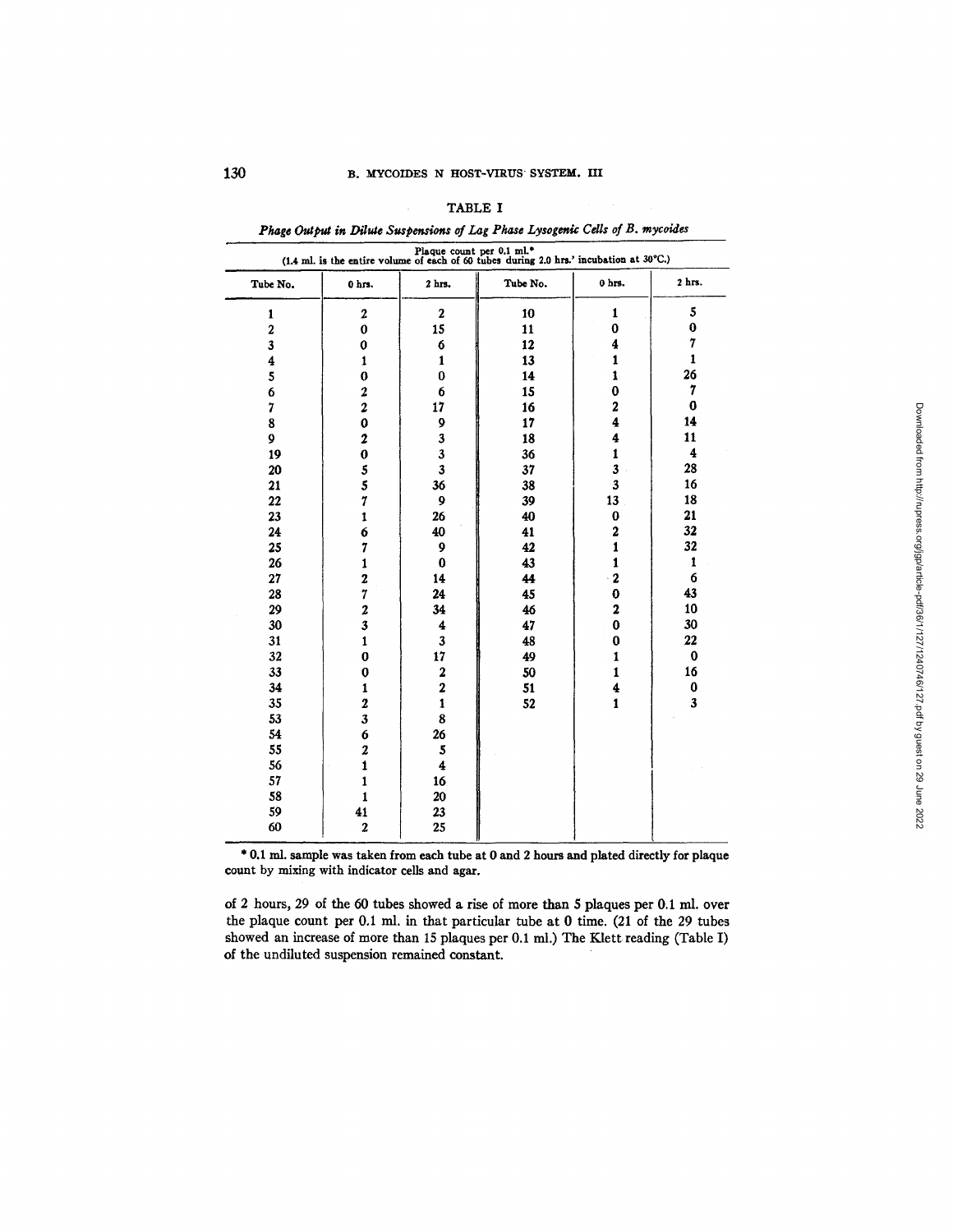If we assume (1) that the same (relative) bacterial concentration existed at 2.0 hours in the diluted as in the concentrated suspension *(i.e.,* that there were still about 80 ceils present per tube after 2.0 hours) and (2) that at least one bacterium lysed in each of the 29 tubes which showed a rise in titer, then the increase in plaque count in about half the tubes would indicate that approximately 0.6 per cent of the ceils in the lysogenic population were "producers." This does not take into account the possibility that some tubes contained more than one lysing bacterium or that a turnover in cell numbers occurred during the 2 hour period. The incubation period should have been shortened to 0.5 or 1.0 hour to insure production of phage from only one generation of bacteria.

Incidentally, manometric studies with resting cell suspensions of the lysogenic and parent indicator strains of *B. mycoides* N showed no differences in the rates of oxidation of 2 sugars, 11 amino acids, and 1 dicarboxylic acid.

In the hope that a more precise determination of the number of *"producers"* present in a population could be obtained, the following procedure was used: A washed lysogenie supension was highly diluted and 0.5 ml. aliquots were distributed to each of a series of small tubes (Tables II and III). This time the entire contents of half the tubes were plated for plaque count at 0 time; the remaining tubes were shaken for 1.5 hours (Table II) or 2.0 hours (Table III) at 30°C. Again the whole volume of each tube was used for assay. In the experiment described in Table II each tube contained an average of 15 filaments (mostly single cells--the initial filament to cell ratio was 1.3). 20 out of the 21 tubes plated at 1.5 hours showed an increase in plaque count at the onset of the experiment. In this experiment, however, the turbidity of the undiluted suspension (and of the direct count also) fell instead of remaining constant (as in Table I). There is little reason to doubt that phage was released from those cells--a rather large percentage of the total population--which lysed out; at the least, 1 in 15 cells was a "producer."

Table III tells much the same story. In one series of 44 tubes, only 5 cells were present per tube at the onset of incubation. Mter 2.0 hours, 17 out of 22 tubes contained more phage than the highest plaque count obtained from any of 22 tubes plated at 0 time. Possibly 14 per cent (1 in 7) of the bacteria (originally present?) which lysed out produced phage.

The variation in Klett readings and in the proportion of tubes showing increases in different runs suggests that a variable rather than a constant proportion of cells liberated phage under the experimental conditions described in the preceding studies, possibly indicating that the equilibrium in this system between host and parasite is a precarious delicately balanced affair which is easily upset by undefined environmental factors; *e.g.,* slight changes in the concentration of inorganic ions in the medium, in temperature, or in manipulation of the culture in preparation for the experiment.

Table IV shows that no phage was released from lysogenic cells when sus-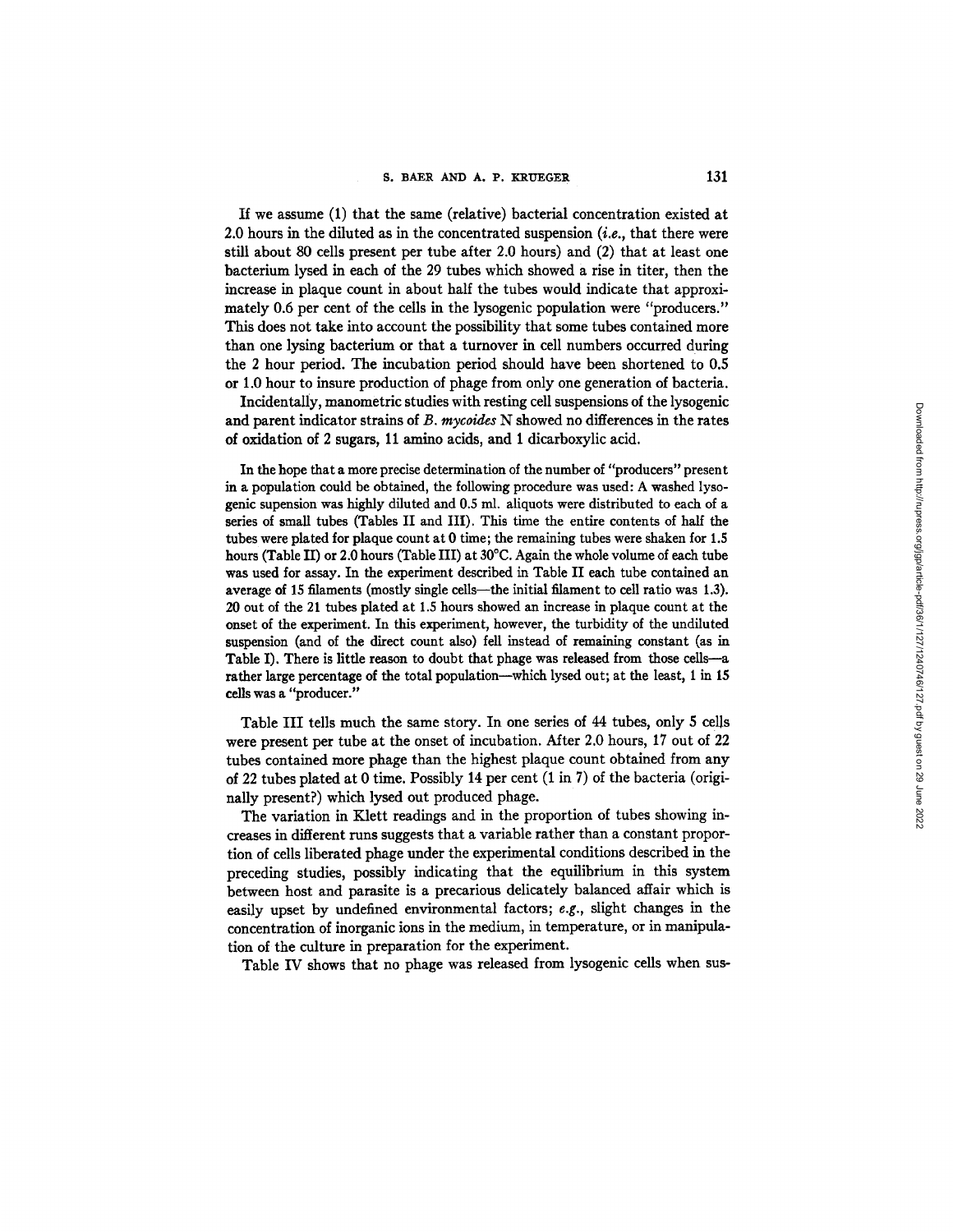#### TABLE H

*Rdease of Phage from Lysogenlc Bacteria, as Studied by Method of Plating Enbire Contents of Tubes Containing 3 Io 48 Filamen;s per Sample* 

|                                                             |     |                           | (Regular assay procedure)<br>10 <sup>-6</sup> dilution: 311 plaques<br>Titer = $3.1 \times 10^8$ plaques per ml. |                                                          | Plaque count at 0.0 hours for undiluted suspension |                         |                     |           |  |
|-------------------------------------------------------------|-----|---------------------------|------------------------------------------------------------------------------------------------------------------|----------------------------------------------------------|----------------------------------------------------|-------------------------|---------------------|-----------|--|
| Plaque count<br>Colony count                                |     |                           |                                                                                                                  | Estimation of bacterial numbers                          |                                                    |                         |                     |           |  |
| $0.0hr$ .                                                   |     | 1.5 hrs. 0.0 hr. 1.5 hrs. | 1. Turbidometric determination<br>Klett reading                                                                  |                                                          |                                                    |                         |                     |           |  |
| Entire contents of each tube (0.5 ml. volume)<br>was plated |     |                           |                                                                                                                  |                                                          |                                                    | Undiluted               |                     | 1:10      |  |
| 7                                                           | 67  | $\bf{0}$                  | 0                                                                                                                | Time                                                     | suspension                                         |                         | broth dilution      |           |  |
| 10                                                          | 73  | $\bf{0}$                  | o                                                                                                                | hrs.                                                     |                                                    |                         |                     |           |  |
| 16                                                          | 33  | $\bf{0}$                  | 0                                                                                                                | 0.0<br>181                                               |                                                    |                         | 21.5                |           |  |
| 10                                                          | 166 | 12                        | 0                                                                                                                | 1.0                                                      | 161                                                |                         | 20.5                |           |  |
| 33                                                          | 212 |                           |                                                                                                                  | 141<br>1.5                                               |                                                    |                         | 16.0                |           |  |
|                                                             |     |                           |                                                                                                                  |                                                          | 2. Direct count (Petroff-Hausser chamber)          |                         |                     |           |  |
| 19                                                          | 158 |                           |                                                                                                                  |                                                          |                                                    |                         |                     | Ratio of  |  |
| 13                                                          | 364 |                           |                                                                                                                  | <b>Filaments</b><br>Time<br>per ml.                      |                                                    | <b>Cells</b><br>per ml. |                     | cells to  |  |
| 48                                                          | 143 |                           |                                                                                                                  |                                                          |                                                    |                         |                     | filaments |  |
| 11                                                          | 81  |                           |                                                                                                                  | hrs.                                                     |                                                    |                         |                     |           |  |
| 9                                                           | 85  |                           |                                                                                                                  | $3.3 \times 10^{8}$<br>0.0                               |                                                    |                         | $4.4 \times 10^{8}$ | 1.3       |  |
| 10                                                          | 166 |                           |                                                                                                                  | 1.5                                                      | $8.2 \times 10^{7}$                                |                         | $9.2 \times 10^7$   |           |  |
| 12                                                          | 90  |                           |                                                                                                                  |                                                          |                                                    |                         |                     |           |  |
| 8                                                           | 197 |                           |                                                                                                                  | Actual counts                                            |                                                    |                         |                     |           |  |
| 19                                                          | 89  |                           |                                                                                                                  | Small squares<br>(16 small squares in a<br>Large squares |                                                    |                         |                     |           |  |
| 23                                                          | 161 |                           |                                                                                                                  | large square)                                            |                                                    |                         |                     |           |  |
| 7                                                           | 241 |                           |                                                                                                                  | Fils-<br><b>Cells</b>                                    |                                                    |                         | Filaments           | Cells     |  |
| 6                                                           | 97  |                           |                                                                                                                  | ments                                                    |                                                    |                         |                     |           |  |
| 8                                                           | 92  |                           |                                                                                                                  | 15                                                       | 15                                                 |                         | 82                  | 82        |  |
| 8                                                           | 104 |                           |                                                                                                                  | 15                                                       | 20                                                 |                         | 67                  | 69        |  |
| 3                                                           | 124 |                           |                                                                                                                  | 17                                                       | 24                                                 |                         | 49                  | 53        |  |
| 28                                                          | 226 |                           |                                                                                                                  | 15                                                       | 23                                                 |                         | 47                  | 57        |  |
| 122                                                         |     |                           |                                                                                                                  | 21                                                       | 29                                                 |                         | 77                  | 96        |  |
|                                                             |     |                           |                                                                                                                  | 20                                                       | 23                                                 |                         | 65                  | 80        |  |
| Average 15                                                  | 141 |                           |                                                                                                                  | 11                                                       | 16                                                 |                         | 59                  | 69        |  |
|                                                             |     |                           |                                                                                                                  |                                                          |                                                    |                         | 72                  | 85        |  |

pended in phosphate buffer rather than nutrient broth, although a significant amount of lysis occurred, causing a drop in turbidity and in the plaque count (of both the dilute and concentrated cell suspensions).

Welshimer (1951) reported that actively growing broth cultures of lysogenic strains of *B. megalherium* undergo extensive lysis when placed under anaerobic conditions. In some strains, anaerobic lysis was accompanied by a definite increase of free phage. "Lag phase" suspensions of the lysogenic strain of B.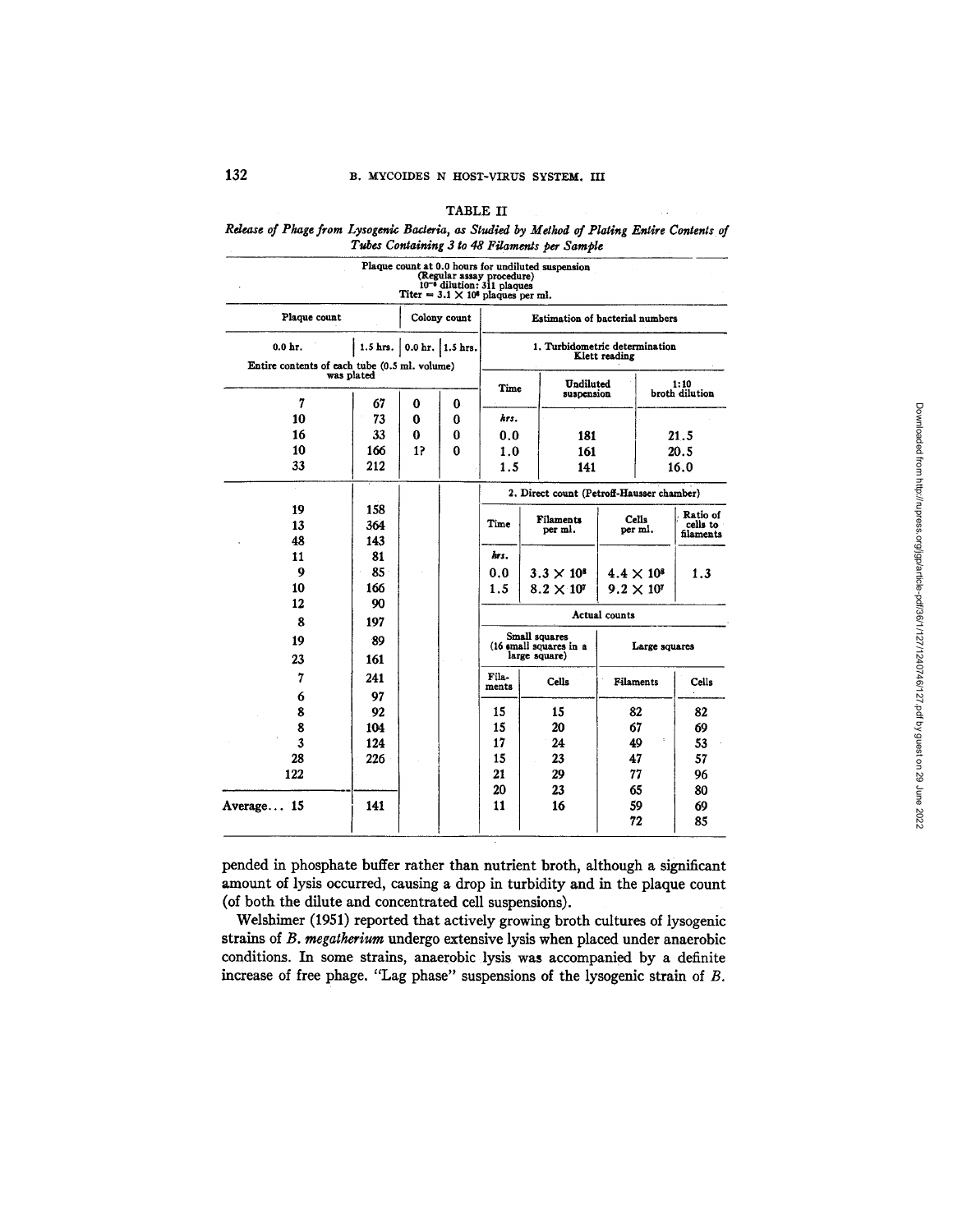*mycoides* suffered only limited lysis and produced no phage; rather, there was an actual drop in the number of plaque-forming particles when the oxygen

TABLE III *Phage Liberation from Lysogenic Bacteria, as Studied by Method of Plating Entire Contents of Tubes Containing 0 to 9 Filaments per Sample <sup>l</sup>*

|                                                 | <b>Bacterial</b> numbers                        |              |                     |              |                  |                                           |       |                                                |  |
|-------------------------------------------------|-------------------------------------------------|--------------|---------------------|--------------|------------------|-------------------------------------------|-------|------------------------------------------------|--|
| (Entire contents of each tube (0.5 ml,) plated) | 1. Turbidometric determiuation<br>Klett reading |              |                     |              |                  |                                           |       |                                                |  |
| 10 <sup>-7</sup> dilution                       | Time                                            |              | Undiluted           |              | 1µ10 dilution    |                                           |       |                                                |  |
| 0 hrs.                                          | 2 hrs.                                          | 0 hrs.       | 2 hrs.              | hrs.         |                  |                                           |       |                                                |  |
|                                                 |                                                 |              |                     | 0            |                  | 182                                       |       | 21                                             |  |
| 3                                               | 83                                              | 0            | 0                   | $\mathbf{z}$ |                  | 142                                       |       | 23                                             |  |
| 4                                               | 82                                              | 1            | 12                  |              |                  |                                           |       |                                                |  |
| 4                                               | 43                                              | Ω            | 0                   |              |                  | 2. Directtcount (Petroff-Hausser chamber) |       |                                                |  |
| 4                                               | 145                                             | 0            | 9                   |              |                  |                                           |       |                                                |  |
| 3                                               | 178                                             | 1            | 0                   | Time         |                  | Filament<br>per ml.                       |       | Ratio of cells<br>to filaments                 |  |
| 6                                               | 270                                             | 1            | 0                   |              |                  |                                           |       |                                                |  |
| 3                                               | 34                                              | 0            | 0                   | hrs.         |                  |                                           |       |                                                |  |
| 9                                               | 33                                              | 1            | 0                   | $\bf{0}$     |                  | $1.2 \times 10^{8}$                       |       | 1.3.                                           |  |
|                                                 |                                                 |              |                     | 2            |                  | $4.4 \times 10^{7}$                       |       | 1.5                                            |  |
| 6                                               | 183                                             | $\mathbf{1}$ | 2                   | Actual count |                  |                                           |       |                                                |  |
| 9.                                              | 102                                             | 0            | 0                   |              |                  |                                           |       | No. of                                         |  |
| 5                                               | 15                                              |              | 0                   | Time         | Large            | Fila-<br>Cells                            |       | clumps in<br>entire ruled                      |  |
| 22                                              | 0                                               |              | 0                   |              | square           |                                           | ments | area on                                        |  |
| 5                                               | 157                                             | Ω            | o                   |              |                  |                                           |       | slide                                          |  |
| 5                                               | 6                                               | 0            | 1                   | hrs.         |                  |                                           |       |                                                |  |
| 7                                               | 271                                             | 0            | 0                   | $\bf{0}$     | 1                | 136                                       | 97    |                                                |  |
| 2                                               | 175                                             | 0            | 6                   | 0            | 2                | 124                                       | 96    | 33                                             |  |
| 3                                               | 1                                               | 1            | 0                   | 2.0          | $\mathbf{1}$     | 61                                        | 41    |                                                |  |
| $\overline{\mathbf{r}}$                         | 14                                              | ı            | 0                   | 2.0          | $\boldsymbol{2}$ | 52                                        | 32    | 28                                             |  |
| $\overline{a}$                                  | 79                                              | 1            | 0                   | 2.0          | 3                | 52                                        | 36    |                                                |  |
| 10                                              | 24                                              | $\bf{0}$     | 0                   |              |                  |                                           |       |                                                |  |
| 6                                               | 83                                              | 0            | 32                  |              |                  | (Regular assay procedure)                 |       | Plaque count of undiluted suspension at 0 hrs. |  |
| $\overline{2}$                                  | 29                                              | 1            | 0                   |              |                  |                                           |       |                                                |  |
|                                                 |                                                 |              | 0                   | Dilution     |                  | Plaques per<br>plate                      |       | Virus per ml.                                  |  |
|                                                 |                                                 |              | 0                   |              |                  |                                           |       |                                                |  |
|                                                 |                                                 |              | $\bf{0}$            | $10^{-6}$    |                  | 159                                       |       | $1.6 \times 10^8$                              |  |
|                                                 |                                                 |              |                     | $10^{-7}$    |                  | 11                                        |       | $1.1 \times 10^8$                              |  |
| 5                                               |                                                 |              | Average per tube 89 |              |                  |                                           |       |                                                |  |

supply was cut off for 2.0 to 3.3 hours to about 20 per cent of its original value.

Welshimer (1951) also "observed many times that the number of plaques that arise from a suspension of heated spores or washed vegetative cells of lysogenic strains of *B. megatherium* is always less than the number of colonies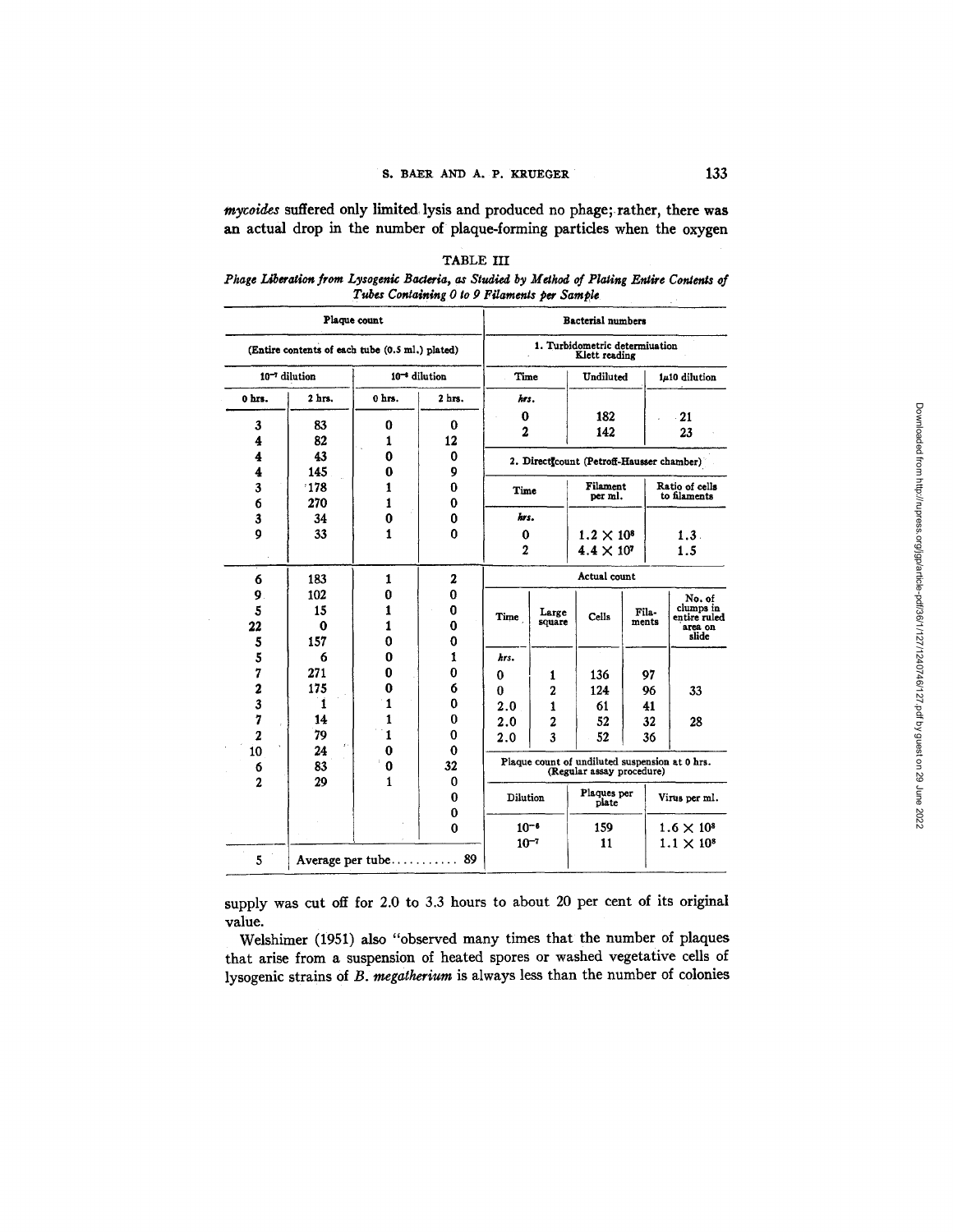from the same suspension;" nevertheless, subcultures of isolated colonies always contained phage. Similarly Rountree (1949) working with lysogenic staphylococci noted that plaque counts fall below colony counts.

|                                                                                     |                                          |                        | Plaque count                   |                    |                         |                                                           |                  |                                                                                                                                      |                             |                             |  |  |
|-------------------------------------------------------------------------------------|------------------------------------------|------------------------|--------------------------------|--------------------|-------------------------|-----------------------------------------------------------|------------------|--------------------------------------------------------------------------------------------------------------------------------------|-----------------------------|-----------------------------|--|--|
| $10^{-7}$ dilution<br>Undiluted suspension<br>10 <sup>-4</sup> dilution             |                                          |                        |                                |                    |                         | Estimation of bacterial numbers<br>(Undiluted suspension) |                  |                                                                                                                                      |                             |                             |  |  |
| (0.5 ml. in each tube: entire<br>(Regular assay method)<br>contents of tube plated) |                                          |                        |                                |                    |                         | Time                                                      | Klett<br>reading | Direct cell count                                                                                                                    |                             |                             |  |  |
|                                                                                     | $0.0hr$ .                                | 2.5 hrs.               |                                | $0.0$ hr.          | 2.5<br>hrs.             | 0.0 h.                                                    | 2.5<br>hrs.      | hrs.<br>0.0                                                                                                                          | 90                          | $8.2 \times 10^7$ /ml.      |  |  |
| Dilu-<br>tion                                                                       | No. of<br>Dilu-<br>plaques<br>tion<br>on |                        | No. of<br>plaques<br>on plates | 17<br>9<br>11<br>7 |                         | 2<br>4                                                    | 1<br>3           | 2.5                                                                                                                                  | 69                          | $7.4 \times 10^{7}$ /ml.    |  |  |
|                                                                                     | plates                                   |                        |                                | 13                 | $\overline{\mathbf{3}}$ | 3                                                         | $\mathbf{1}$     | Phage titer<br>(Undiluted suspension)                                                                                                |                             |                             |  |  |
| $10^{-4}$                                                                           | 324                                      | $10^{-4}$              | 218                            | 9                  | 8                       | 3                                                         | 1                | Time                                                                                                                                 |                             |                             |  |  |
| $10^{-5}$<br>$10^{-6}$                                                              | 32<br>$\mathbf{2}$                       | $10^{-5}$<br>$10^{-6}$ | 23<br>$\mathbf{1}$             | 8<br>8             | 4<br>5                  | 7<br>7                                                    | 5<br>7           | hrs.                                                                                                                                 |                             |                             |  |  |
|                                                                                     |                                          |                        |                                | 6                  | $\frac{2}{2}$           | 5                                                         | 2                | 0.0                                                                                                                                  | $3.2 \times 10^7$ virus/ml. |                             |  |  |
|                                                                                     |                                          |                        |                                | 9<br>9             |                         | $\overline{\mathbf{4}}$                                   | 3                | 2.5                                                                                                                                  |                             | $2.3 \times 10^7$ virus/ml. |  |  |
|                                                                                     | $Average \ldots \ldots \ldots \ldots$    |                        |                                | 10.0               | 5.0                     | 4.4                                                       | 2.6              |                                                                                                                                      |                             |                             |  |  |
|                                                                                     |                                          |                        | Colony count                   |                    |                         |                                                           |                  |                                                                                                                                      |                             |                             |  |  |
|                                                                                     |                                          |                        |                                | $\bf{0}$           | 0                       | $\bf{0}$                                                  | 0                | Macroscopic<br>Microscopic examination of culture:                                                                                   |                             |                             |  |  |
|                                                                                     |                                          |                        |                                | 0                  | 0                       | 0                                                         | 0                |                                                                                                                                      |                             |                             |  |  |
|                                                                                     |                                          |                        |                                | 0                  | 0                       | $\bf{0}$                                                  | $\bf{0}$         | Microscopically culture contained dip-                                                                                               |                             |                             |  |  |
|                                                                                     |                                          |                        |                                | $\mathbf{0}$       | $\bf{0}$                | $\Omega$                                                  | $\Omega$         | lobacilli single cells predominantly;<br>also a few large clumps were pres-<br>ent                                                   |                             |                             |  |  |
|                                                                                     |                                          |                        |                                |                    |                         |                                                           |                  | Macroscopically, holding tube against<br>light clumping was detectable                                                               |                             |                             |  |  |
|                                                                                     |                                          |                        |                                |                    |                         |                                                           |                  | However, microscopically and mac-<br>roscopically at end of 2.5 hrs. cul-<br>ture was no more clumped than at<br>start of experiment |                             |                             |  |  |

TABLE IV *Rdease of Phage from Lag Phase Lysogenic Cells in u/15 Phosphal¢ Buffer (pH 6.8)* 

The data presented in Table V show that precisely the opposite is true of well washed suspensions of the lysogenic strain of *B. mycoides* N. The plaque counts always exceeds the colony count. This cannot be attributed to free phage in the medium; the suspensions are twice washed. Moreover, the plaque counts and direct filament counts of twice washed suspensions are in good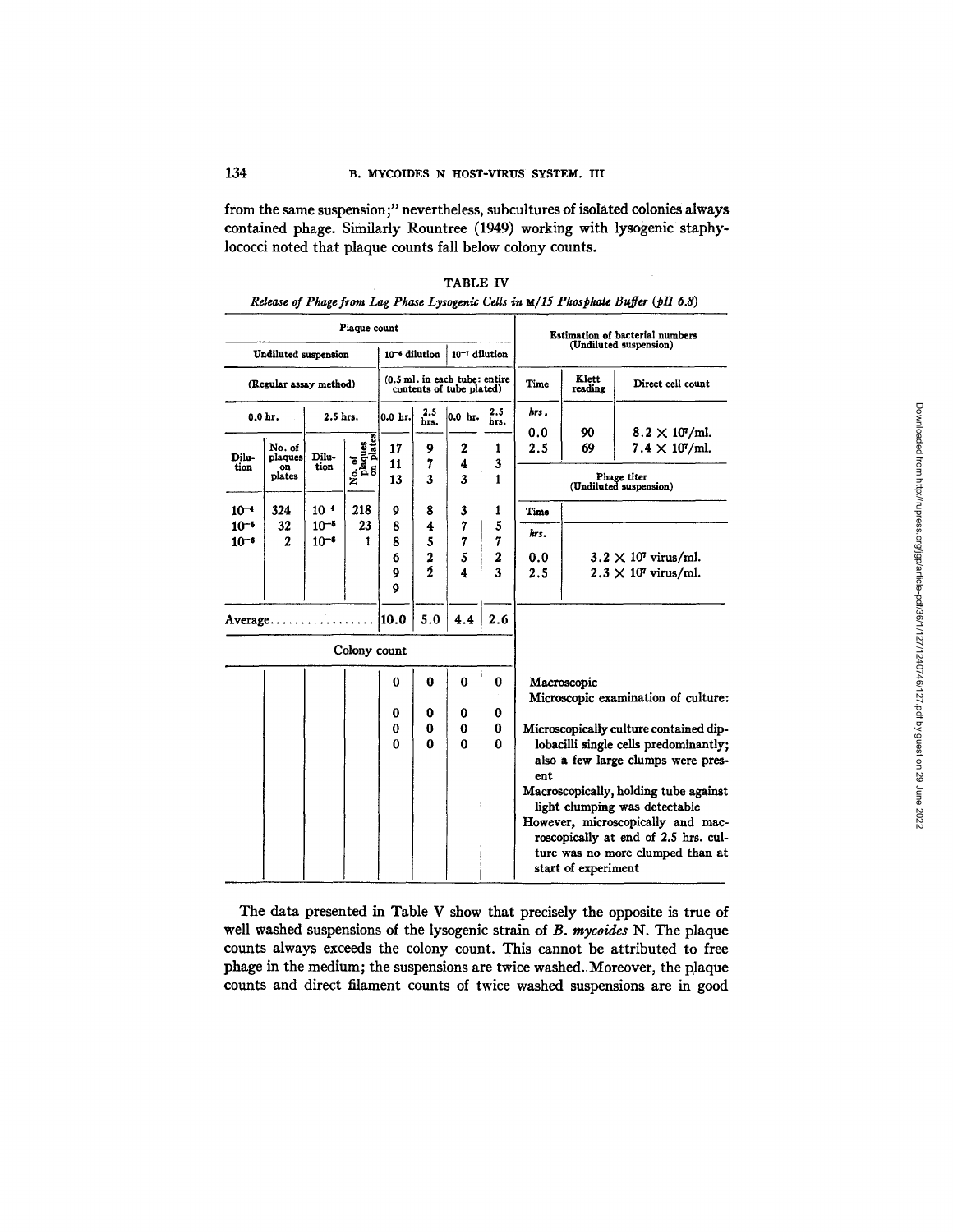agreement. For example, in Table II, a washed suspension gave a direct filament count of 3.3  $\times$  10<sup>8</sup> chains per ml., a phage titer of 3.1  $\times$  10<sup>8</sup> plaques per ml. Likewise, in Table III, the number of chains per ml. was  $1.2 \times 10^8$ ; the number of plaques,  $1.4 \times 10^8$  per ml. On the other hand, there were no colonies --Tables II and IV--demonstrable on plates that yielded an average of 15 and 10 plaques respectively when indicator cells were added. Presumably all the cells originally deposited on the plate—or all their descendants (in the event that they underwent several divisions)--lysed out on the surface of the nutrient agar during the 18 hour incubation period.

Most of the data--the occasional drops in turbidity (Tables II and III), the "inferior" colony counts (Tables II and IV), the fact that phage release in almost every tube (originally containing only a few cells) accompanied a decrease in density-favor the idea that a few or many cells are lysing out when

#### TABLE V

## *Differences between the Plaque and Colony Counts per MI. of Well Washed Lysogonic Suspensions of* B. mycoides N

Broth cultures (20 to 24 hours old) of the lysogenic strain of *B. raycoides* N were washed at least twice with  $\mathbf{x}/15$  phosphate buffer and then resuspended in buffer. The suspensions were homogenized and gauze-filtered after each washing.

| Lysogenic cul-<br>tures (prepared<br>on 3 separate<br>days) | No. of washings | Klett reading<br>$(660 \text{ m} \mu \text{ filter})$ | Phage per ml.       | Colonies per ml.    |  |  |
|-------------------------------------------------------------|-----------------|-------------------------------------------------------|---------------------|---------------------|--|--|
| А                                                           |                 | 276                                                   | $2.2 \times 10^{8}$ | $1.8 \times 10^7$   |  |  |
| в                                                           | 2               | 125                                                   | $1.4 \times 10^{8}$ | $1.3 \times 10^{7}$ |  |  |
|                                                             | 3               | 191                                                   | $3.4 \times 10^{8}$ | $1.3 \times 10^{7}$ |  |  |
|                                                             |                 |                                                       |                     |                     |  |  |

\* The indicator strain (made up to Klett of 190) gave a colony count of 8.3  $\times$  107.

the lysogenic suspension is placed in a fresh medium--the number depending on undefined and evidently uncontrolled variations in environment. But, why should it be necessary to postulate that the *"non-lysers"* are multiplying? With the exception of two experiments out of fourteen, the readings never go up—always remain constant or go down—for many, many hours past the normal lag phase for the indicator cells. In Table I, if only 1 per cent of the bacteria are "producers," it does not seem reasonable that no increase in turbidity would be detected after 2.0 hours if the rest of the cells were multiplying.<sup>1</sup> Perhaps the "non-producers" are not increasing at all, as a result of stresses imposed by the struggle to suppress development of provirus.

By measuring the growth rates of both strains under conditions in which the lysogenic strain produces no phage, one might be able to decide whether the *"perpetuators" in* the carrier culture of *B. mycoides* N grow more slowly

<sup>1</sup> One can circumvent this by assuming that a great many cells lyse out, but only a few of the "lysers" produce phage.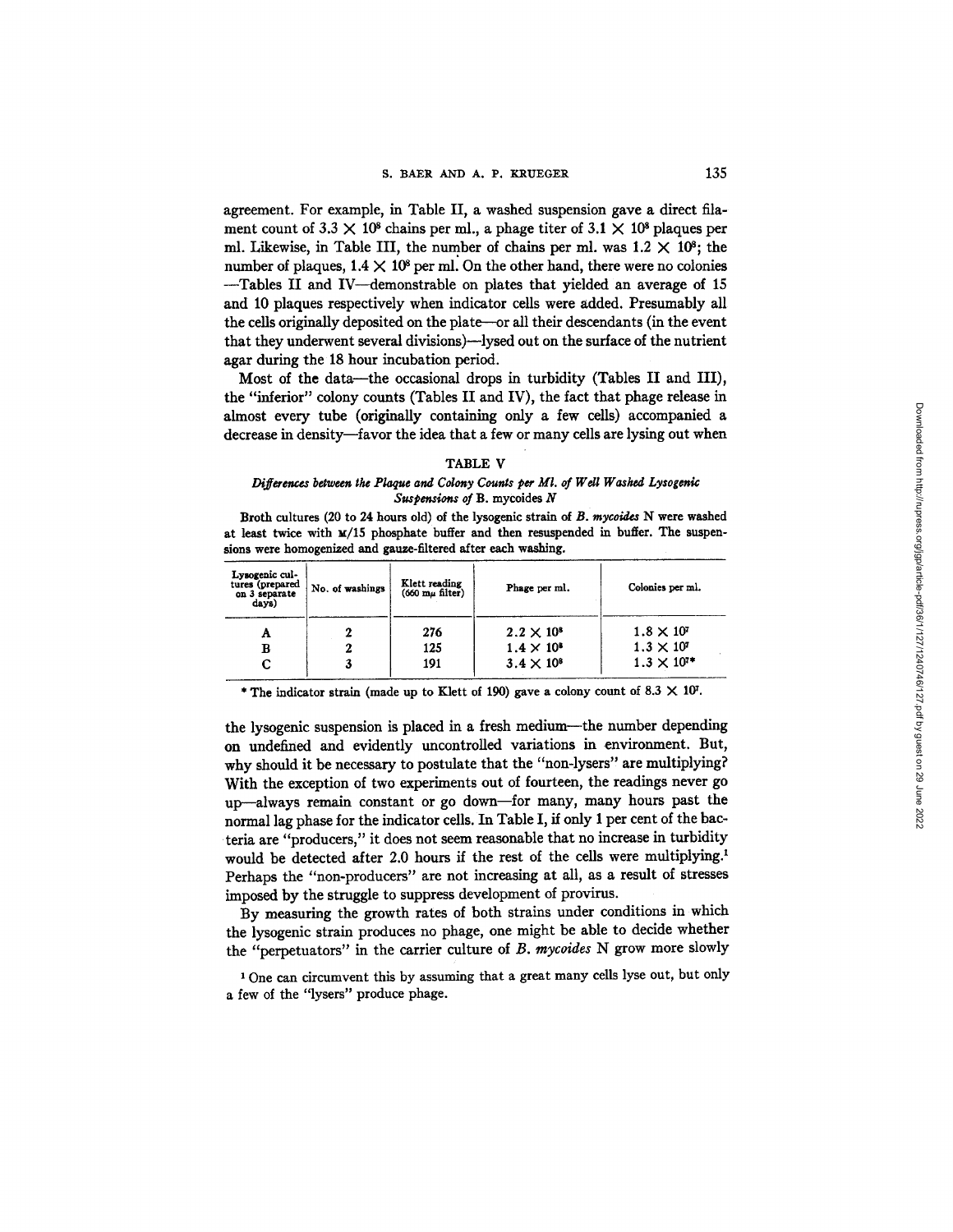than indicator cells. Northrop (1951) has shown that the culture of lysogenic *B. megatherium* 899a grows quite well in an amino acid mixture containing Fe and glucose but in the absence of added  $Mg^{++}$  (or in the presence of more than 0.05  $\times$  PO<sub>1</sub>); however, it liberates no phage. Such a study was not attempted with the lysogenic strain of *B. mycoides* N because both the parent and the virus-harboring strain clump in synthetic media (P. N. Smith, personal communication); at the time these experiments were undertaken, there appeared to be no rapid, accurate way of estimating cell numbers. By use of the Coleman model 7 photonephelometer (Fisher, 1951), this experiment could now be easily and reliably carried out.

In addition, Dr. Edward A. Adelberg has suggested that since penicillin affects only growing cells, the use of growth-inhibiting concentrations of penicillin might provide a way of deciding whether a true lag phase of the lysogenic strain of *B. mycoides* N existed during the first 4 to 8 hours after suspending the cells in fresh nutrient broth.

## **DISCUSSION**

A perfect infection is one in which "the parasite persists long enough to insure its transfer to a new host and in which the host suffers no significant disability" (Burnet, 1945). The phages (three in all) carried by the *Li* strain of *E. coli* (Bertani, 1951) only exceptionally cause host mortality (one "producer" in 10,000); therefore, this bacterium-bacteriophage system comes close to demonstrating that such a host-virus relationship is not only an ideal concept but actually can be attained. In comparison, the lysogenic culture of B. *mycoides* N might appear at first glance to present a very different situation in which fatal infection ovretakes an unduly large number of the host population. However, one might also conclude that it may actually be an advantage for the phage to kill an appreciable portion--but not all--of the lysogenic bacteria in a phage-infected culture. The result should be the dissemination of a great deal of free phage so that (in nature) the extracellular phage released could reach and invade the cells of any uninfected, sensitive cells of *B. mycoides*  present in the environment (mud, lake water, etc.).

Whether the lysogenic strain of *B. mycoides* N could compete successfully with other bacterial species is open to question. The lysogenic culture of the N strain is what might well be called a "laboratory creation," a "domesticated hothouse organism" (Wiuogradsky, 1937) whose metabolism is so deranged even under favorable environmental conditions that the virus is able to multiply within a considerable proportion of the cells in the lysogenic population. Such a culture might never survive competitively with the fungal and bacterial population of the soil in the utilization of the limited substrates available. But, if the lysogenic bacteria of *B. mycoides* N can persist in such natural mixed cultures *mycoides* phage N may have a better chance of perpetuating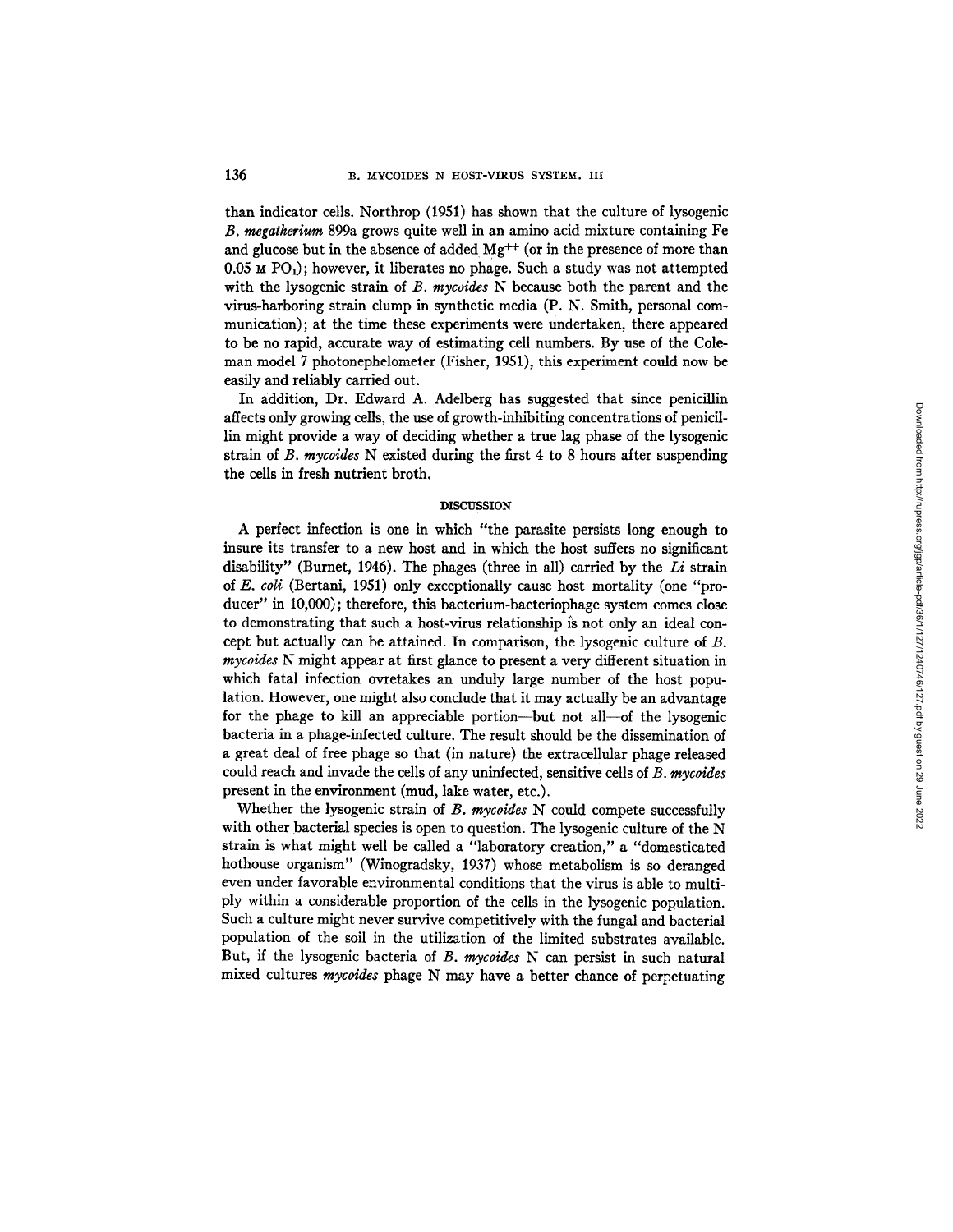itself than the virus in the *E. coil Li* system in which little free phage is liberated, or in the *Staphylococcus muscae* system in which the phage completely sterilizes a previously unexposed culture (Dr. W. H. Price, personal communication).

### *Experimental Procedure*

*Maintenance of Stock Cultures and Preparation of Experimental Cultures.*—Blendedfiltered 16 to 24 hour old broth cultures of the lysogenic strain of *B. mycoides* N were prepared as described by Baer and Krueger (1952). Such cultures were washed at least twice in  $\mu/60$  Sorensen's phosphate buffer (pH 6.8) and subjected to additional filtration and blending after each resuspension in fresh buffer, before being resuspended in fresh nutrient broth.

*Phage Assay.--The* layering method of plaque count described by Gratia (1936) was used. Lag phase gauze-filtered broth cultures of the indicator strain of *B. mycoides*  N were used in making plaque counts.

Media.—All experiments were carried out in Difco nutrient broth; plating for plaque count was done on nutrient agar. Serial dilutions in plating were made in nutrient broth.

### **SUMMARY**

Experiments were performed to determine the mechanism of release of phage from the lysogenic strain of *B. mycoides* N. The results suggest that qualitatively the same situation obtains as in the phage-carrying cultures of B. *megatherium* 899 and *E. coli Li; i.e.,* the population consists of two kinds of cells: "lysogènes potentiels" and "producteurs." Quantitatively, however, there are more "producers" in a broth culture of the lysogenic B. *mycoides* N, at least during the first 4 to 8 hours after cells have been suspended in fresh medium, suggesting that the interaction between host and parasite is one in which the balance is easily swung in favor of the virus.

These conclusions are based upon the following lines of evidence: (1) the slow "growth rate" of the lysogenic culture, (2) the fact that the colony count falls far below the plaque count or the filament count (which correspond) for a well washed suspension, (3) the increase in phage output in a large number of tubes, each containing a small number of lysogenic ceils, after a few hours' incubation in nutrient broth at 30°C.

We wish to thank Dr. Jacob Fong and Mr. Philip N. Smith for suggestions and discussions on the planning of experiments.

### BIBLIOGRAPHY

Baer, B. S., and Krueger, A. P., 1952, *Y. Gen. Physiol., 35,* 857. Bertani, G., 1951, *Bact. Proc.,* 51. Burnet, F. M., 1946, Virus as Organism, Cambridge, Harvard University Press. Fisher, M. W., 1951, *Bad. Proc.,* 45.